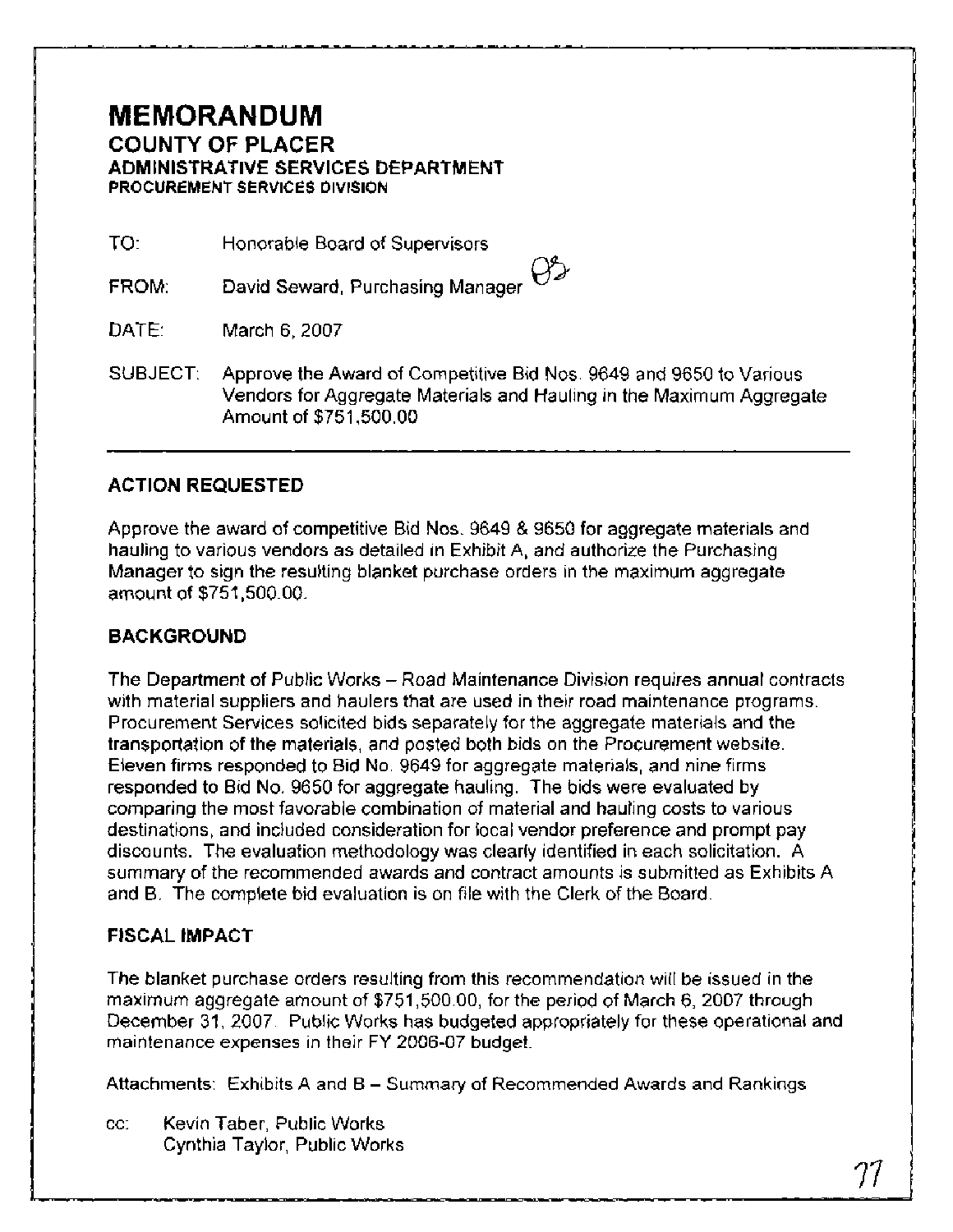# **SUMMARY OF RECOMMENDED AWARDS**

| Chevreaux Aggregates, Auburn, CA                    |    | 220,000.00 |
|-----------------------------------------------------|----|------------|
| Hansen Bros., Grass Valley, CA                      |    | 16,800.00  |
| Western Aggregates, Marysville, CA                  |    | 111,400.00 |
| * Cinderlite Trucking Corp., Carson City, NV        |    | 12,900.00  |
| Teichert Aggregates, (Cool and Truckee Plants)      |    | 46,700.00  |
| <b>Granite Construction, Sparks, NV</b>             |    | 46,800.00  |
| <b>TOTAL MATERIAL AWARD AMOUNT FOR BID NO. 9649</b> | S  | 454,600.00 |
| West Coast Sand & Gravel, Buena Park, CA            |    | 113,200.00 |
| * Cinderlite Trucking Corp., Carson City, NV        | \$ | 86,200.00  |
| Montero Trucking, Colfax, CA                        |    | 97,500.00  |
| TOTAL HAULING AWARD AMOUNT FOR BID NO. 9650         | S  | 296,900.00 |
| TOTAL COMBINED AWARD AMOUNT                         | S  | 751,500.00 |

\* Cinderlite is a hauler and a material supplier. Cinderlite has its own pit on Goni Road in Carson City, NV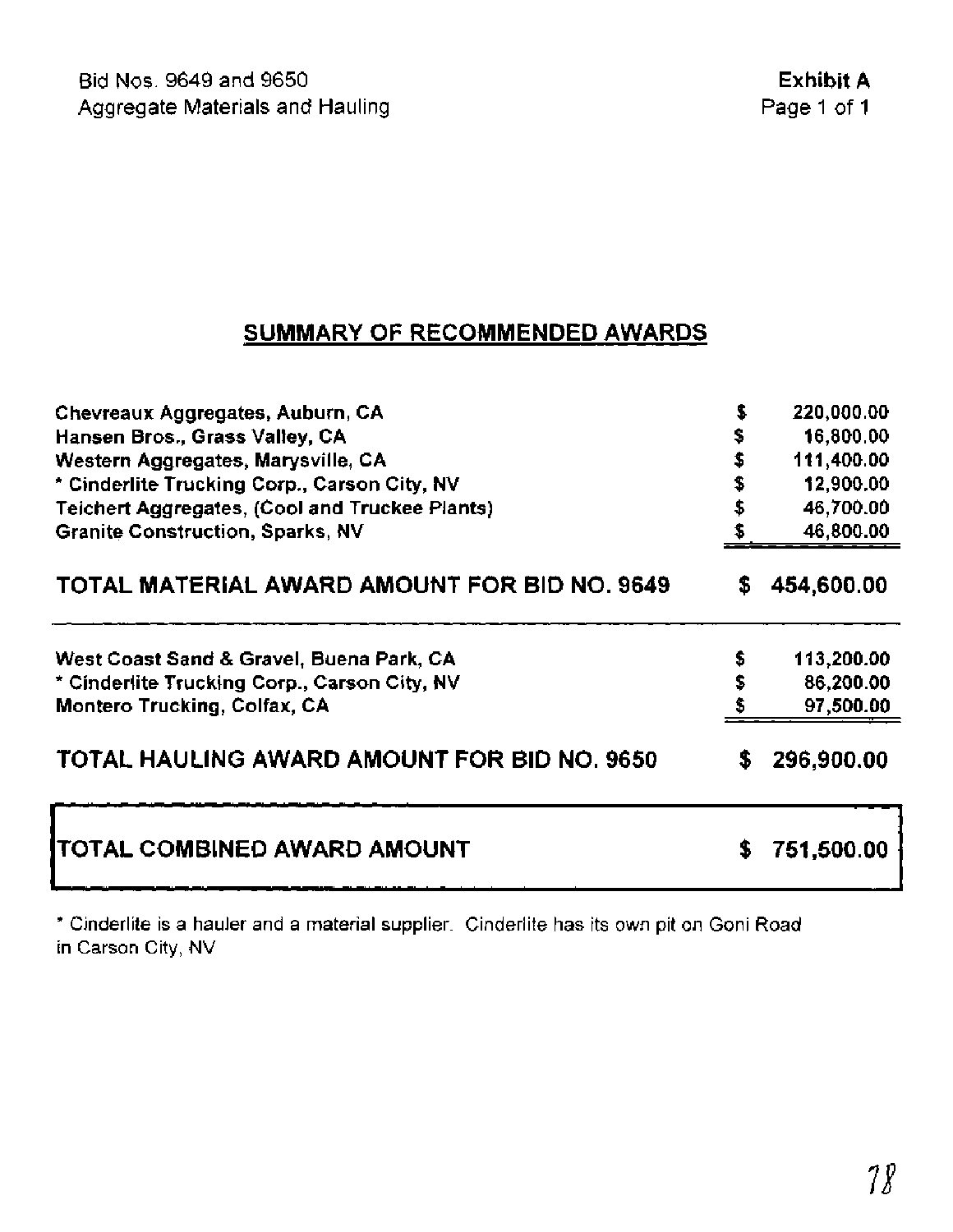# **RANKINGS**

l,

# **WESTERN PLACER COUNTY**

|             |                                                                                              | <b>WESTERN PLACER COUNTY</b>        |                            |                             |
|-------------|----------------------------------------------------------------------------------------------|-------------------------------------|----------------------------|-----------------------------|
|             | em 1: 3/4" Class II Aggregate Base                                                           |                                     |                            |                             |
|             | estination:  Lincoln, Roşeyill <u>e, Çavitt Stallman, Loomis, Auburn, Foresthill, Colfax</u> |                                     |                            |                             |
|             | <b>Material Supplier</b>                                                                     | <b>Hauler</b>                       |                            | <b>Combined Total Price</b> |
| <u>Rank</u> |                                                                                              |                                     |                            |                             |
| 1           | Western Aggregates, Marysville                                                               | West Coast Sand & Gr., Buena Park   | \$<br>$\mathbf{r}$         | 130,107.24                  |
| 2           | Westem Aggregates, Marysville                                                                | Montero Trucking, Colfax            | \$                         | 137,618.85                  |
| з           | Chevreaux Aggregates, Aubum                                                                  | Montero Trucking, Colfax            | \$                         | 138,720.00                  |
| 4           | Hansen Bros., Greenhom Plant, Grass Valley.                                                  | West Coast Sand & Gr., Buena Park   | \$                         | 138,875.40                  |
| 5           | Hansen Bros., Greenhorn Plant, Grass Valley                                                  | Montero Trucking, Colfax            | \$                         | 142.889.31                  |
| 6           | Chevreaux Aggregates, Aubum                                                                  | Sutter Transfer Service, Sutter     | \$                         | 144,001.00                  |
| 7           | Teichert Aggregates, Cool Cave Quarry, Cool                                                  | Montero Trucking, Colfax            | \$                         | 144.352.71                  |
| 8           | Chevreaux Aggregates, Aubum                                                                  | West Coast Sand & Gr., Buena Park   | \$                         | 144.895.35                  |
| 9           | Western Aggregates, Marysville                                                               | Sutter Transfer Service, Sutter     | \$<br>$\ddot{\phantom{a}}$ | 145,450.00                  |
| 10          | CEMEX, Sheridan                                                                              | Montero Trucking, Colfax            | \$                         | 145,838.19                  |
| 11          | Teichert Aggregates, Cool Cave Quarry, Cool                                                  | Sutter Transfer Service, Sutter     | \$                         | 148,262.00                  |
| 12          | Teichert Aggregates, Cool Cave Quarry, Cool                                                  | West Coast Sand & Gr., Buena Park   | \$                         | 148,489.65                  |
| 13          | Chevreaux Aggregates, Aubum                                                                  | Briggs Trucking, Aubum              | \$                         | 150,802.41                  |
| 14          | Western Aggregates, Marysville                                                               | Blain Stumpf Trucking, Shingle Spr. | \$                         | 152.484.00                  |
| 15          | Teichert Aggregates, Cool Cave Quarry, Cool                                                  | Blain Stumpf Trucking, Shingle Spr. | \$                         | 153,006.00                  |
| 16          | CEMEX, Sheridan                                                                              | Sutter Transfer Service, Sutter     | \$                         | 153,117.00                  |
| 17          | Teichert Aggregates, Cool Cave Quarry, Cool                                                  | <b>Briggs Trucking, Auburn</b>      | \$<br>÷,                   | 154,528.02                  |
| 18          | CEMEX, Sheridan                                                                              | West Coast Sand & Gr., Buena Park   | \$                         | 156,852.60                  |
| 19          | Western Aggregates, Marysville                                                               | Larry Newman Trucking, Lincoln      | \$                         | 160.962.00                  |
| 20          | Hansen Bros., Greenhorn Plant, Grass Valley                                                  | Briggs Trucking, Aubum              | \$                         | 161,365.95                  |
| 21          | Triangle Rock Products, Sacramento                                                           | West Coast Sand & Gr., Buena Park   | \$                         | 165.743.64                  |
| 22          | Granite Construction, Rio Linda                                                              | West Coast Sand & Gr., Buena Park   | \$                         | 167,855.40                  |
| 23          | CEMEX, Sheridan                                                                              | Blain Slumpf Trucking, Shingle Spr. | \$                         | 169,818.00                  |
| 24          | CEMEX, Sheridan                                                                              | Briggs Trucking, Auburn             | \$                         | 175,595.55                  |
| 25          | Weslem Aggregates, Marysville                                                                | Briggs Trucking, Aubum              | \$<br>$\ddot{\phantom{a}}$ | 175,760.46                  |
| 26          | Triangle Rock Products, Sacramento                                                           | Montero Trucking, Colfax            | \$                         | 188,292.66                  |
| 27          | CEMEX, Sheridan                                                                              | Larry Newman Trucking, Lincoln      | \$                         | 192,396.00                  |
| 28          | Triangle Rock Products, Sacramento                                                           | Blain Stumpf Trucking, Shingle Spr. | \$                         | 193,040.00                  |
| 29          | Granite Construction, Rio Linda                                                              | Montero Trucking, Colfax            | \$                         | 196,307.46                  |
| 30          | Teichert Aggregates, Cool Cave Quarry, Cool                                                  | Larry Newman Trucking, Lincoln      | \$                         | 199,548.00                  |
| 31          | Don Robinson Sand & Gravel, Aubum                                                            | West Coast Sand & Gr., Buena Park   | s<br>\$                    | 204,633.45                  |
| 32          | Granile Construction, Rio Linda                                                              | Briggs Trucking, Aubum              |                            | 207,730.26                  |
| 33          | Triangle Rock Products, Sacramento                                                           | Briggs Trucking, Auburn             | \$                         | 221,090.40                  |
| 34          | Cinderlite Trucking, Carson City, NV                                                         | West Coast Sand & Gr., Buena Park   | \$                         | 239,917.95                  |
| 35          | Granite Construction, Hidden Canyon, Sparks, NV                                              | West Coast Sand & Gr., Buena Park   | \$                         | 241,293.75                  |
| 36          | Granite Construction, Lockwood, Sparks, NV                                                   | West Coast Sand & Gr., Buena Park   | \$                         | 241,966.95                  |
| 37          | Teichert Aggregates, Martis Valley, Truckee                                                  | West Coast Sand & Gr., Buena Park   | Ŧ,                         | 260,286.45                  |

The following bids from haulers were rejected because they did not bid all destinations for this material.

| <b>A PARTIES IN THE REAL PROPERTY OF A PROPERTY OF A PROPERTY OF A PROPERTY OF A PROPERTY OF A PROPERTY</b><br><b>AND RESIDENCE</b> | 60.023.75     |
|-------------------------------------------------------------------------------------------------------------------------------------|---------------|
|                                                                                                                                     |               |
|                                                                                                                                     |               |
| 心 医一种性欲的                                                                                                                            |               |
|                                                                                                                                     |               |
|                                                                                                                                     |               |
|                                                                                                                                     |               |
|                                                                                                                                     |               |
| the company of the second company of the company of the company of the company of the company of the company of                     | OK STATISTICS |
|                                                                                                                                     | 66,910.00     |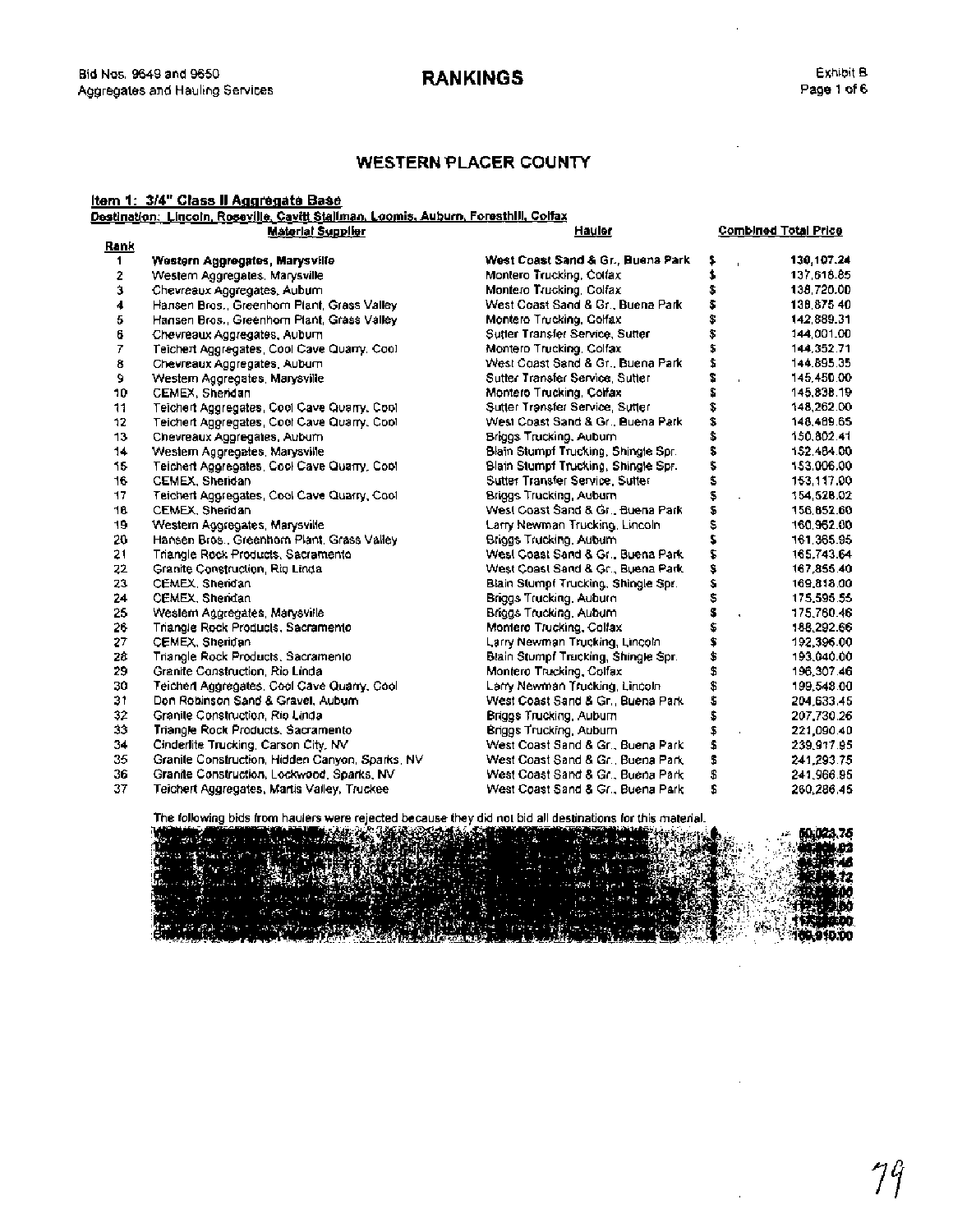# **RANKINGS Exhibit B**

 $\bar{z}$ 

÷,

 $\bar{.}$ 

# **Item 2: 314"** Crushed Drain Rock

|              | l Nos, 9649 and 9650.<br>gregates and Hauling Services                                                                          | <b>RANKINGS</b>                                                          |          | Exhibit<br>Page 2 of        |
|--------------|---------------------------------------------------------------------------------------------------------------------------------|--------------------------------------------------------------------------|----------|-----------------------------|
|              | <u>tem 2:  3/4" Crushed Drain Rock</u><br>)estinations: Lincoln, Roseville, Cavitt Stallman, Loomis, Auburn, Foresthifi, Colfax |                                                                          |          |                             |
|              | <b>Material Supplier</b>                                                                                                        | <b>Hauler</b>                                                            |          | <b>Combined Total Price</b> |
| <u>Rank</u>  |                                                                                                                                 |                                                                          |          |                             |
| $\mathbf{1}$ | Western Aggregates, Marysville                                                                                                  | West Coast Sand & Gr., Buena Park                                        | s        | 76,077.18                   |
| 2            | Western Aggregates, Marysville                                                                                                  | Montero Trucking, Colfax                                                 | \$       | 77,236.11                   |
| з            | Teichert Aggregates, Cool Cave Quarry, Cool                                                                                     | Montero Trucking, Colfax                                                 | \$       | 78,590.85                   |
| 4            | CEMEX, Sheridan                                                                                                                 | Montero Trucking, Colfax                                                 | Ś,       | 78,897.00                   |
| 5            | Teichert Aggregates, Cool Cave Quarry, Cool                                                                                     | Sutter Transfer Service, Sutter                                          | \$       | 80.092.00                   |
| 6            | Teichert Aggregates, Cool Cave Quarry, Cool                                                                                     | West Coast Sand & Gr., Buena Park                                        | \$       | 80,190.90                   |
| 7            | Western Aggregates, Marysville                                                                                                  | Sutter Transfer Service, Sutter                                          | \$       | 81.100.00                   |
| 8            | Teichert Aggregates, Cool Cave Quarry, Cool                                                                                     | Briggs Trucking, Auburn                                                  | \$       | 83,214.81                   |
| 9            | CEMEX, Sheridan                                                                                                                 | Sutter Transfer Service, Sutter                                          | \$       | 83,810.00                   |
| 10           | Western Aggregates, Marysville                                                                                                  | Blain Stumpf Trucking, Shingle Spr.                                      | \$       | 84,316.00                   |
| 11           | Teichert Aggregates, Cool Cave Quarry, Cool                                                                                     | Blain Stumpf Trucking, Shingle Spr.                                      | \$       | 84,814.00                   |
| 12           | CEMEX, Sheridan                                                                                                                 | West Coast Sand & Gr., Buena Park                                        | \$<br>\$ | 86,059.65                   |
| 13           | Chevreaux Aggregates, Auburn                                                                                                    | Montero Trucking, Colfax                                                 |          | 86,080.32                   |
| 14           | Chevreaux Aggregates, Auburn                                                                                                    | West Coast Sand & Gr., Buena Park                                        | \$       | 86.456.25                   |
| 15           | Chevreaux Aggregates, Auburn                                                                                                    | Sutter Transfer Service, Sutter                                          | \$       | 87,104.00                   |
| 16           | Western Aggregates, Marysville                                                                                                  | Larry Newman Trucking, Lincoln                                           | \$       | 88.261.00                   |
| 17           | Chevreaux Aggregates, Aubum                                                                                                     | Briggs Trucking, Auburn                                                  | \$       | 90,189.54                   |
| 18           | CEMEX, Sheridan                                                                                                                 | Blain Stumpf Trucking, Shingle Spr.                                      | \$<br>\$ | 90.938.00                   |
| 19           | Triangle Rock Products, Sacramento                                                                                              | West Coast Sand & Gr., Buena Park                                        | \$       | 91.439.55                   |
| 20<br>21     | CEMEX, Sheridan                                                                                                                 | <b>Briggs Trucking, Auburn</b>                                           | \$       | 94.427.76<br>96.003.50      |
| 22           | Western Aggregates, Marysville                                                                                                  | Briggs Trucking, Auburn<br>West Coast Sand & Gr., Buena Park             |          |                             |
|              | Granite Construction, Bradshaw Plant, Sacramento                                                                                |                                                                          | \$       | 101.143.20<br>103,339.00    |
| 23           | CEMEX, Sheridan                                                                                                                 | Larry Newman Trucking, Lincoln,                                          | \$       |                             |
| 24           | Triangle Rock Products, Sacramento                                                                                              | Montero Trucking, Colfax                                                 | \$       | 103,615.38                  |
| 25           | Triangle Rock Products, Sacramento                                                                                              | Blain Stumpf Trucking, Shingle Spr.                                      | \$       | 103,796.00                  |
| 26           | Teichert Aggregates, Cool Cave Quarry, Cool                                                                                     | Larry Newman Trucking, Lincoln                                           | \$<br>\$ | 107.372.00                  |
| 27<br>28.    | Granite Construction, Bradshaw Plant, Sacramento                                                                                | Sulter Transfer Service, Sulter                                          | \$       | 107,621.00                  |
| 29           | Granite Construction, Bradshaw Plant, Sacramento                                                                                | Blain Stumpf Trucking, Shingle Spr.<br>West Coast Sand & Gr., Buena Park |          | 111,215.00<br>112,607.55    |
| 30           | Don Robinson Sand & Gravel, Aubum                                                                                               |                                                                          | \$       |                             |
| 31           | Granite Construction, Bradshaw Plant, Sacramento                                                                                | Montero Trucking, Colfax                                                 | \$<br>\$ | 113,697.54                  |
| 32           | Triangle Rock Products, Sacramento                                                                                              | Briggs Trucking, Auburn                                                  | \$       | 117,934.74                  |
| 33           | Granite Construction, Bradshaw Plant, Sacramento<br>Granite Construction, Rio Linda                                             | Briggs Trucking, Aubum<br>West Coast Sand & Gr., Buena Park              | \$       | 119.423.64<br>130,930.65    |
| 34           |                                                                                                                                 |                                                                          |          |                             |
| 35           | Granite Construction, Hidden Canyon, Sparks, NV<br>Granite Construction, Lockwood, Sparks, NV                                   | West Coast Sand & Gr., Buena Park<br>West Coast Sand & Gr., Buena Park   | \$<br>\$ | 140,128.20<br>140,346.00    |
| 36           | Cinderlite Trucking, Carson City, NV                                                                                            | West Coast Sand & Gr., Buena Park                                        | \$       | 141,156.30                  |
| 37           | Granite Construction, Rio Linda                                                                                                 | Montero Trucking, Colfax                                                 | \$       | 146.499.54                  |
| 38           | Granite Construction, Rio Linda                                                                                                 | Briggs Trucking, Auburn                                                  | \$       | 146.924.19                  |
| 39           | Teichert Aggregates, Martis Valley, Truckee                                                                                     | West Coast Sand & Gr., Buena Park                                        | \$       | 153.447.90                  |
|              |                                                                                                                                 |                                                                          |          |                             |

The following bids from haulers were rejected because they did not bid all destinations for this material.

| <b>THE MEDIAN SERVICE</b> |                   |                         |  |
|---------------------------|-------------------|-------------------------|--|
|                           |                   |                         |  |
|                           |                   |                         |  |
|                           |                   |                         |  |
|                           |                   |                         |  |
|                           |                   |                         |  |
|                           |                   |                         |  |
|                           |                   |                         |  |
| <b>GOOD COMPANY</b>       |                   |                         |  |
|                           |                   |                         |  |
|                           |                   |                         |  |
|                           |                   |                         |  |
|                           |                   |                         |  |
|                           |                   |                         |  |
|                           |                   |                         |  |
|                           |                   |                         |  |
|                           |                   |                         |  |
|                           |                   |                         |  |
|                           |                   |                         |  |
|                           |                   |                         |  |
|                           |                   |                         |  |
| 19 Rash Mili              | المستحقق المتعاقص | 人名英格兰人姓氏英格兰人名称来源于古英语含义是 |  |
|                           |                   |                         |  |
|                           |                   |                         |  |
|                           |                   |                         |  |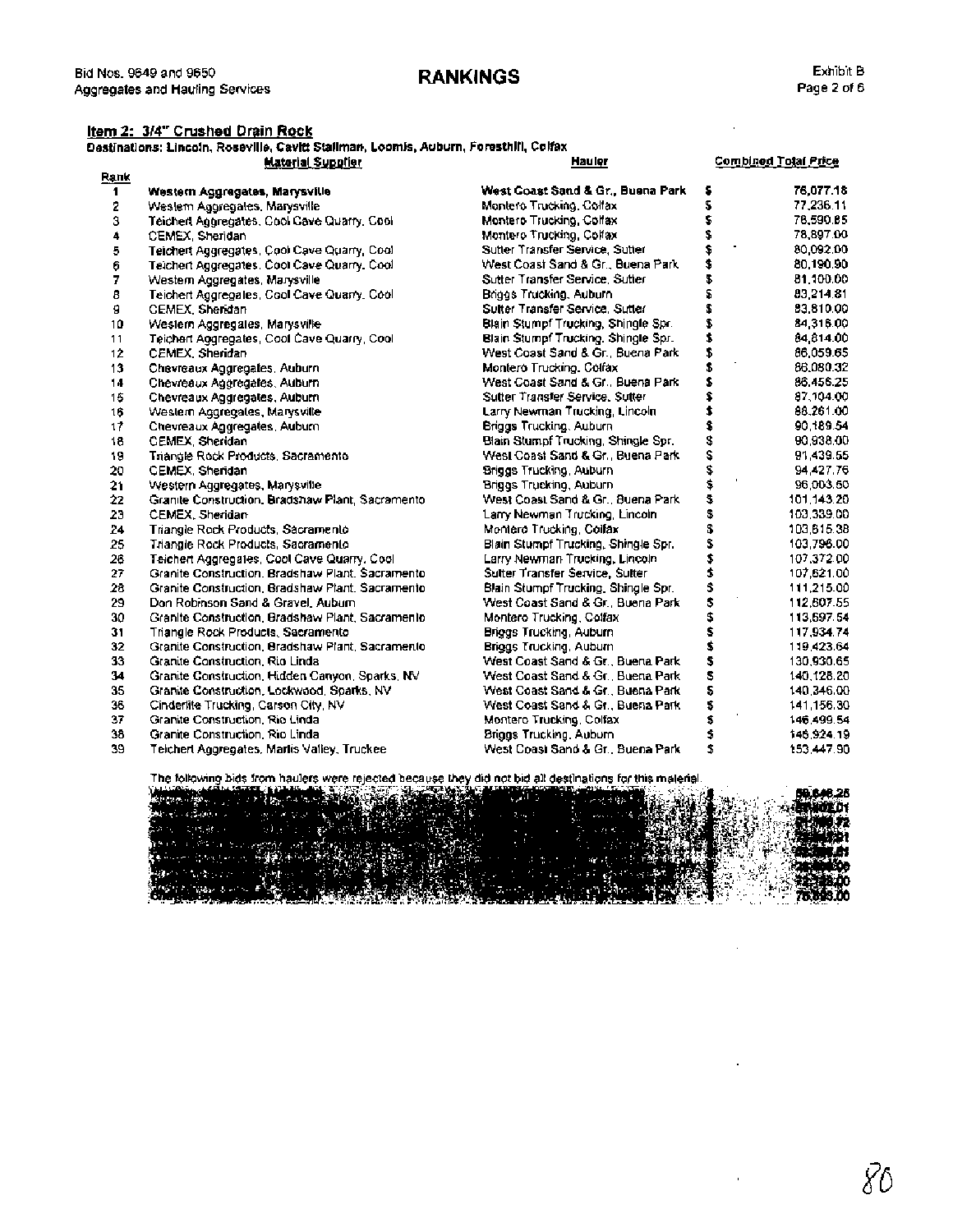## **Item 3: 1-112" Crushed Drain Rock**

|      | Destinations: Lìncoln, Rosevìlle, Cavìtt Stallman, Loomis, Auburn, Foresthill, Colfax<br><b>Material Supplier</b> | <b>Hauler</b>                       | <b>Combined Total Price</b> |
|------|-------------------------------------------------------------------------------------------------------------------|-------------------------------------|-----------------------------|
| Rank |                                                                                                                   |                                     |                             |
| 1    | Telchert Aggregates, Cool Cave Quarry, Cool                                                                       | <b>Montero Trucking, Colfax</b>     | 45,071.96                   |
| 2    | Teichert Aggregates, Cool Cave Quarry, Cool                                                                       | Sutter Transfer Service, Sutter     | 45.726.50                   |
| 3    | Teichert Aggregates, Cool Cave Quarry, Cool                                                                       | West Coast Sand & Gr., Buena Park   | 45,865.70                   |
| 4    | Chevreaux Aggregates, Aubum                                                                                       | Montero Trucking, Colfax            | 47.303.34                   |
| 5    | Teichert Aggregates, Cool Cave Quarry, Cool                                                                       | Blain Slumpf Trucking, Shingle Spr. | 47.731.50                   |
| 6    | Teichert Aggregates, Coo! Cave Quarry, Cool                                                                       | Briggs Trucking, Auburn             | 47.836.07                   |
|      | Chevreaux Aggregales, Aubum                                                                                       | Sutter Transfer Service, Sutter     | 48.398.00                   |
| 8    | Chevreaux Aggregates, Aubum                                                                                       | West Coast Sand & Gr., Buena Park   | 48.772.28                   |
| 9    | Chevreaux Aggregates, Aubum                                                                                       | Briggs Trucking, Auburn             | 50,798.27                   |
| 10   | Telchert Aggregates, Cool Cave Quarry, Cool                                                                       | Larry Newman Trucking, Lincoln,     | 61.524.50                   |
| 11   | Don Robinson Sand & Gravel, Auburn                                                                                | West Coast Sand & Gr., Buena Park   | 63,423.53                   |
| 12   | Granile Construction, Bradshaw Plant, Sacramento                                                                  | West Coast Sand & Gr., Buena Park   | 66,384.18                   |
| 13   | Granite Construction, Bradshaw Plant, Sacramento                                                                  | Sutter Transfer Service, Sutter     | 69.225.50                   |
| 14   | Granite Construction, Bradshaw Plant, Sacramento                                                                  | Blain Stumpf Trucking, Shingle Spr. | 72,573.00                   |
| 15   | Granite Construction, Bradshaw Plant, Sacramento                                                                  | Montero Trucking, Colfax            | 73.199.17                   |
| 16   | Granite Construction, Hidden Canyon, Sparks, NV                                                                   | West Coast Sand & Gr., Buena Park   | 76,715.63                   |
| 17   | Granite Construction, Lockwood, Sparks, NV                                                                        | West Coast Sand & Gr., Buena Park   | 76.898.78                   |
| 18   | Granite Construction, Bradshaw Plant, Sacramento,                                                                 | Briggs Trucking, Auburn,            | 77,182.02                   |

The following bids from haulers were rejected because they did not bid all destinations for this material contract the supplier of the supplier of the supplier of the material contract of the supplier Hauler of the materia 34.590.20 o PL 00 370.00

#### **Itern 4: Rip Rap. 4 x 12**

|      | iestinations: Lincoln, Roseville, Loomis, Auburn, Foresthill, Colfax |                                     | <b>Combined Total Price</b> |
|------|----------------------------------------------------------------------|-------------------------------------|-----------------------------|
| Rank | <b>Material Supplier</b>                                             | Hauter                              |                             |
|      | Hansen Bros., Bear River Plant, Grass Valley                         | West Coast Sand & Gr., Buena Park   | 27,671.70                   |
| 2    | Teichert Aggregates, Cool Cave Quarry, Cool                          | Montero Trucking, Colfax            | 28.635.24                   |
| з    | Teichert Aggregates, Cool Cave Quarry, Cool                          | Sulter Transfer Service, Sulter     | 29,826.00                   |
|      | Chevreaux Aggregates, Aubum                                          | Montero Trucking, Colfax            | 30,600.72                   |
| 5    | Teichert Aggregates, Cool Cave Quarry, Cool                          | Wesl Coast Sand & Gr., Buena Park   | 31,439.40                   |
| 6    | Hansen Bros., Bear River Plant, Grass Valley.                        | Briggs Trucking, Aubum              | 31.743.48                   |
| 7    | Chevreaux Aggregates, Auburn                                         | Sutter Transfer Service, Sutter     | 31,976.00                   |
| 8    | Teichert Aggregates, Cool Cave Quarry, Cool                          | Blain Stumpf Trucking, Shingle Spr. | 32,140.00                   |
| g    | Teichert Aggregates, Cool Cave Quarry, Cool                          | Briggs Trucking, Aubum              | 32,240.76                   |
| 10   | Chevreaux Aggregates, Aubum                                          | West Coast Sand & Gr., Buena Park   | 33.733.50                   |
| 11   | Chevreaux Aggregates, Auburn                                         | Briggs Trucking, Auburn             | 34,737.54                   |
| 12   | Teichert Aggregates, Cool Cave Quarry, Cool.                         | Larry Newman Trucking, Lincoln,     | 40,976.00                   |
| 13   | Don Robinson Sand & Gravel, Aubum.                                   | West Coast Sand & Gr., Buena Park   | 41,349.30                   |
| 14   | Granite Construction, Hidden Canyon, Sparks, NV                      | West Coast Sand & Gr., Buena Park   | 49.573.50                   |
| 15   | Granite Construction, Lockwood, Sparks, NV                           | West Coast Sand & Gr., Buena Park   | 49,672.50                   |
| 16   | Cinderlite Trucking, Carson City, NV                                 | West Coast Sand & Gr., Buena Park   | 50.504.70                   |

The following bids from haulers were rejected because they did not bid all destinations for this material:<br>**i**<br>all the interventions for the product of the interventions of the intervention of the intervention of the inter  $\mathbb{S}^{\bullet}_{\mathbb{C}}$ 25.126.00

in na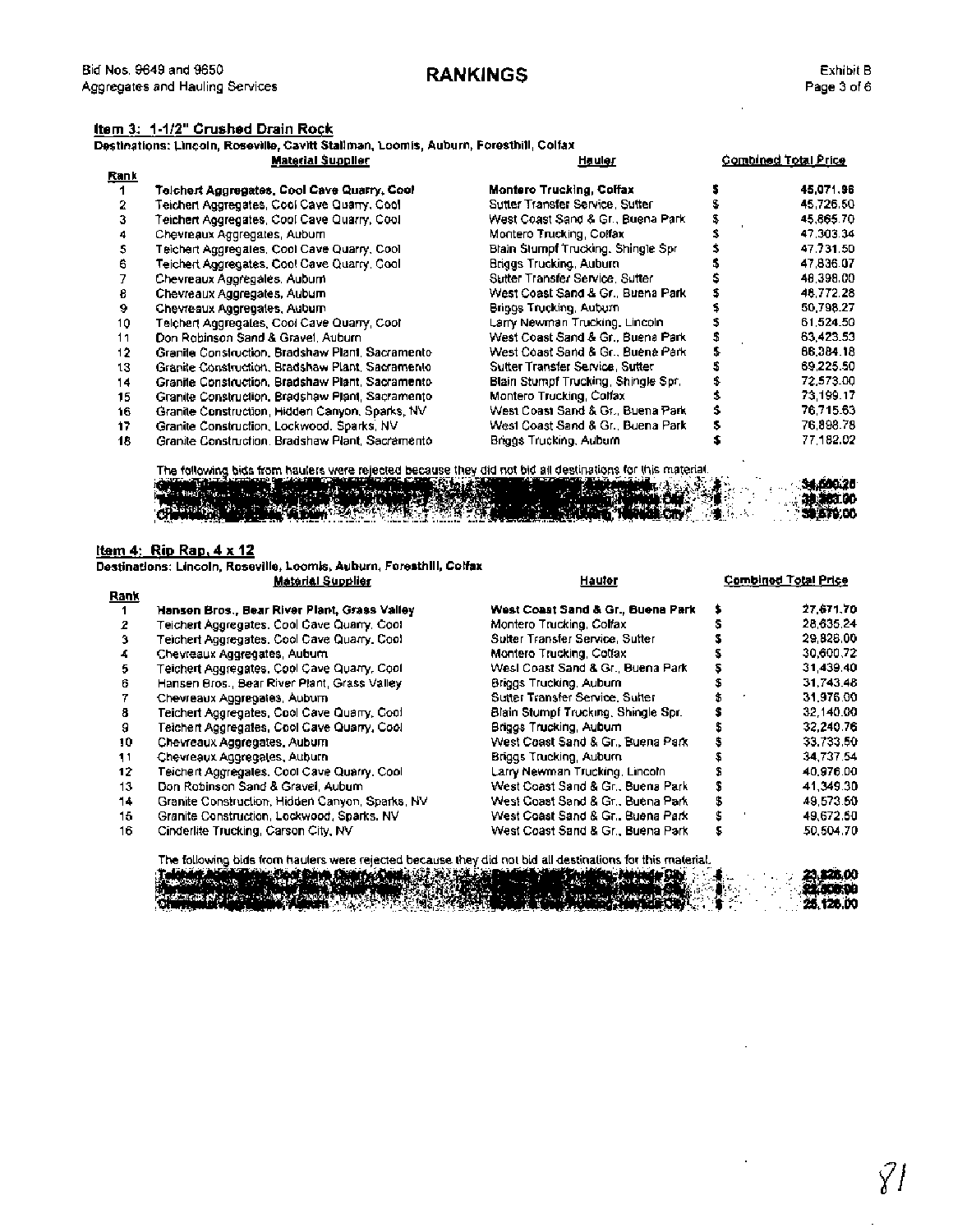# **RANKINGS**

### **ltem 5: Cobble, 4 x 12**

|             | tem 5:  Cobble, 4 x 12<br>lestinations: Roseville, Cavitt Stallman, Foresthill |                                     |   |                             |
|-------------|--------------------------------------------------------------------------------|-------------------------------------|---|-----------------------------|
|             | Material Supplier                                                              | Hauler                              |   | <b>Combined Total Price</b> |
| <u>Rank</u> |                                                                                |                                     |   |                             |
|             | Western Aggregates, Marysville                                                 | <b>Montero Trucking, Colfax</b>     |   | 13,683.67                   |
| 2           | Western Aggregates, Marysville                                                 | West Coast Sand & Gr., Buena Park   | s | 14.320.21                   |
| з           | Western Aggregates, Marysville                                                 | Blain Stumpf Trucking, Shingle Spr. |   | 14,550.50                   |
| 4           | Western Aggregates, Marysville                                                 | Sutter Transfer Service, Sutter     |   | 15,004.00                   |
| 6           | Western Aggregates, Marysville                                                 | Briggs Trucking, Auburn             |   | 17.336.56                   |
| 6           | Don Robinson Sand & Gravel, Aubum.                                             | West Coast Sand & Gr., Buena Park   |   | 21,089.43                   |
|             | Teichert Aggregates, Martis Valley, Truckee                                    | West Coast Sand & Gr., Buena Park   |   | 29.187.98                   |

The following bids from haulers were rejected because they did not bid all destinations for this material.<br>
We have a second that the state of the state of the state of the state of the state of the state of the state of t . . , . . **6i113.03**  SO 184 **16,100.00** 

#### <u>ltem 6: 5/16" x No. 8 Chips</u>

Destinations: Lincoln, Roseville, Auburn, Foresthill, Colfax **Material Supplier** 1999<br>- <u>Rank</u><br>- Rank<br>- Tank<br>- Tank Rank<br>1 Chevreaux Aggregates, Auburn

- 
- 2 Chevreaux Aggregates, Aubum<br>3 Chevreaux Aggregates, Aubum Chevreaux Aggregates, Auburn
- 4 Chevreaux Aggregates, Auburn
- 
- 5 Granite Construction, Bradshaw Plant, Sacramento
- **6** Granite Construction, Bradshaw Plant, Sacramento
- **7** Don Robinson Sand & Gravel, Auburn
- **8** Granite Construction, Bradshaw Plant, Sacramento
- **9** Granite Construction, Bradshaw Plant, Sacramento 10 Granite Construction, Bradshaw Plant, Sacramento
- 
- 11 Granite Construction, Hidden Canyon, Sparks, NV<br>12 Granite Construction, Lockwood, Sparks, NV
- **12** Granite Construction, Lockwood, Sparks, NV

| <u></u>                             |   | <b>POINT AND LONGET 1700</b> |
|-------------------------------------|---|------------------------------|
| Montero Trucking, Colfax            |   | 271.442.66                   |
| Sulter Transfer Service, Sulter     | S | 277.453.00                   |
| West Coast Sand & Gr., Buena Park   |   | 279,959.90                   |
| Briggs Trucking, Aubum              |   | 287.891.96                   |
| West Coast Sand & Gr., Buena Park   |   | 345.924.70                   |
| Sutter Transfer Service, Sutter     |   | 361.546.00                   |
| West Coast Sand & Gr., Buena Park   |   | 370.054.30                   |
| Blain Stumpf Trucking, Shingle Spr. |   | 381.564.00                   |
| Montero Trucking, Colfax            |   | 383.368.24                   |
| Briggs Trucking, Auburn             |   | 405,071.35                   |
| West Coast Sand & Gr., Buena Park   |   | 418.145.75                   |
| West Coast Sand & Gr., Buena Park   |   | 419.056.55                   |

The following bids from haulers were rejected because they did not bid all destinations for this material.<br>  $\frac{1}{2}$  and  $\frac{1}{2}$  and  $\frac{1}{2}$  and  $\frac{1}{2}$  and  $\frac{1}{2}$  and  $\frac{1}{2}$  and  $\frac{1}{2}$  and  $\frac{1}{2}$  and italik)

181.279.12 214,608.00

Combined Total Price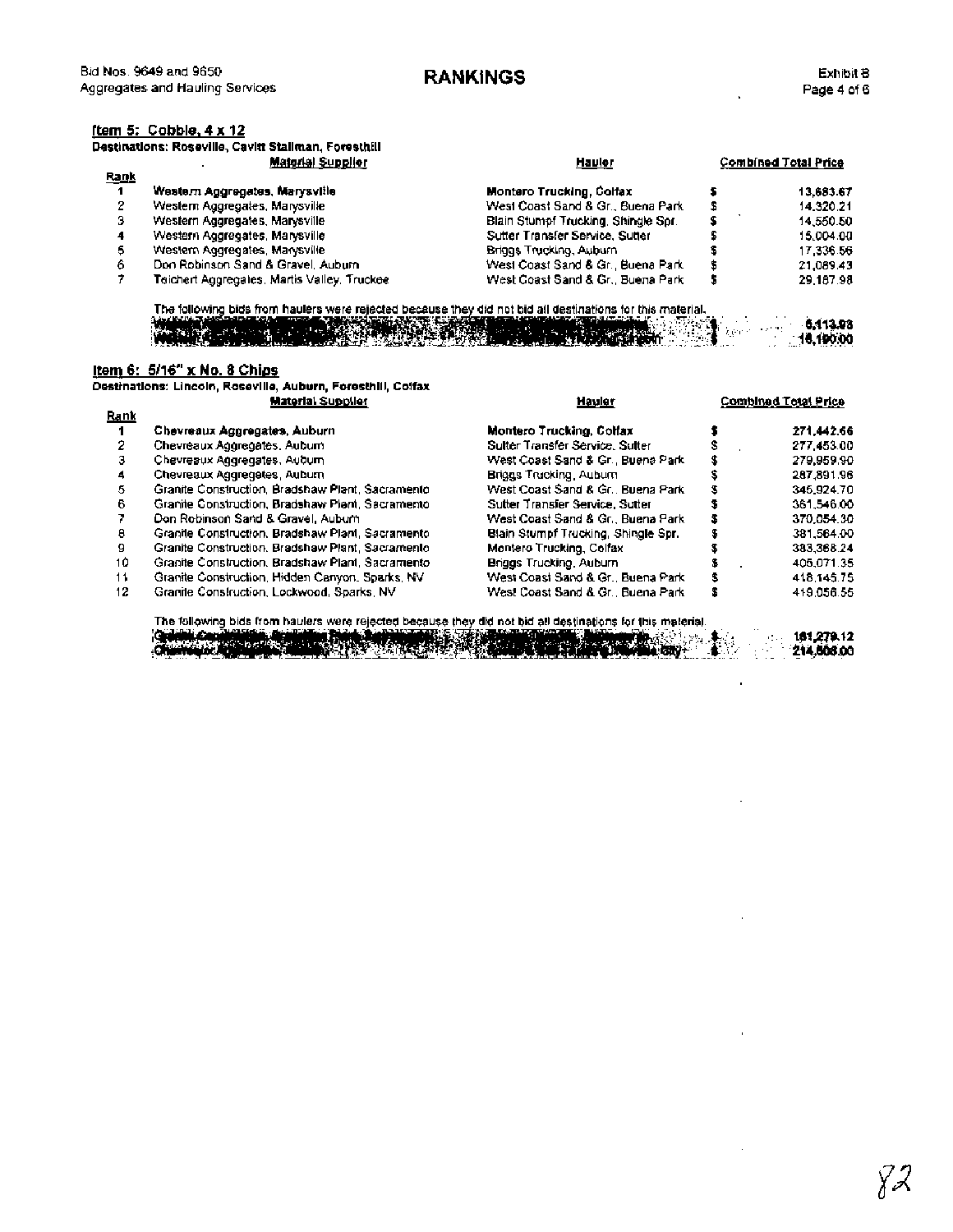# **RANKINGS**

÷,

# **SERENE LAKES AND TAHOE CITY**

|              |                                                 | <b>SERENE LAKES AND TAHOE CITY</b>   |    |                             |
|--------------|-------------------------------------------------|--------------------------------------|----|-----------------------------|
|              | <u>item 1: 3/4" Class II Aggregate Base</u>     |                                      |    |                             |
|              | Destination: Serene Lakes and Tahoe City        |                                      |    |                             |
|              | <b>Material Supplier</b>                        | Hauter                               |    | <b>Combined Total Price</b> |
| <u>Rank</u>  |                                                 |                                      |    |                             |
| $\mathbf{1}$ | Cinderlite Trucking Corp., Carson City, NV      | Cinderlite Trucking, Carson City, NV |    | 25,904.70                   |
| Τ2           | Granite Construction, Hidden Canyon, Sparks, NV | Cinderlite Trucking, Carson City, NV | \$ | 29,689 50                   |
| Τ2           | Granite Construction, Lockwood, Sparks, NV      | Cinderlite Trucking, Carson City, NV | \$ | 29,689.50                   |
| з            | Western Aggregates, Marysville                  | West Coast Sand & Gr., Buena Park    | \$ | 31,487.40                   |
| 4            | Cinderlite Trucking Corp., Carson City, NV      | West Coast Sand & Gr., Buena Park    | s  | 31,735.80                   |
| 5            | Granite Construction, Hidden Canyon, Sparks, NV | West Coast Sand & Gr., Buena Park    | \$ | 31,917.00                   |
| 6            | Granite Construction, Lockwood, Sparks, NV      | West Coast Sand & Gr., Buena Park    | \$ | 32.035.80                   |
| 7            | Hansen Bros., Greenhorn Plant, Grass Valley     | West Coast Sand & Gr., Buena Park    | \$ | 33,509.70                   |
| в            | Chevreaux Aggregates, Aubum                     | West Coast Sand & Gr., Buena Park    | s  | 33.759.60                   |
| a            | Teichert Aggregates, Martis Valley, Truckee     | West Coast Sand & Gr., Buena Park    | \$ | 34.030.20                   |
| 10           | Teichert Aggregates, Cool Cave Quarry, Cool     | West Coast Sand & Gr., Buena Park    | s  | 34,941.60                   |
| 11           | CEMEX, Sheridan                                 | West Coast Sand & Gr., Buena Park    | S  | 35,877.90                   |
| 12           | Teichert Aggregates, Martis Valley, Truckee     | Cinderlite Trucking, Carson City, NV | s  | 35,881.50                   |
| 13           | Triangle Rock Products, Sacramento              | West Coast Sand & Gr., Buena Park    | ŝ. | 37,358.46                   |
| 14           | Granite Construction, Rio Linda                 | West Coast Sand & Gr., Buena Park    |    | 40,422.60                   |
| 15           | Hansen Bros., Greenhorn Plant, Grass Valley     | Briggs Trucking, Aubum               |    | 42.961.68                   |
| 16           | Don Robinson Sand & Gravel, Auburn              | West Coast Sand & Gr., Buena Park    |    | 43.525.80                   |
| 17           | Western Aggregates, Marysville.                 | Briggs Trucking, Auburn              |    | 45,119.52                   |
| 18           | Chevreaux Aggregates, Auburn                    | Briggs Trucking, Auburn              | s  | 45,577.68                   |
| 19           | CEMEX, Sheridan                                 | Briggs Trucking, Auburn              |    | 49,955.52                   |
| 20           | Teichert Aggregates, Cool Cave Quarry, Cool     | Briggs Trucking, Auburn              | \$ | 51.563.52                   |
| 21           | Triangle Rock Products, Sacramento              | Briggs Trucking, Auburn              | S  | 52,283.52                   |
| 22           | Granite Construction, Rio Linda                 | Briggs Trucking, Auburn              | s  | 53,579.52                   |

## **ltem 2: 314" Crushed Drain Rock**

|                   | ltern 2:  3/4" Crushed Drain Rock                |                                      |          |                             |
|-------------------|--------------------------------------------------|--------------------------------------|----------|-----------------------------|
|                   | Destination: Tahoe City                          |                                      |          |                             |
|                   | <b>Material Supplier</b>                         | <u>Hauler</u>                        |          | <b>Combined Total Price</b> |
| <b>Rank</b><br>1. |                                                  | <b>Montero Trucking, Colfax</b>      |          | 6,419.28                    |
| $\overline{2}$    | Teichert Aggregates, Martis Valley, Truckee      |                                      | 5<br>\$  | 6.920.25                    |
|                   | Cinderlite Trucking Corp., Carson City, NV       | Cinderlite Trucking, Carson City, NV |          | 7.766.10                    |
| TЗ                | Granite Construction, Hidden Canyon, Sparks, NV  | Cinderlite Trucking, Carson City, NV | \$       |                             |
| T3                | Granite Construction, Lockwood, Sparks, NV       | Cinderlite Trucking, Carson City, NV | \$<br>\$ | 7,766.10                    |
| 4                 | Granite Construction, Hidden Canyon, Sparks, NV  | West Coast Sand & Gr., Buena Park    | \$       | 8,568.00                    |
| 5                 | Granite Construction, Lockwood, Sparks, NV       | West Coast Sand & Gr., Buena Park    |          | 8,597.70                    |
| 6                 | Western Aggregates, Marysville                   | West Coast Sand & Gr., Buena Park    | \$       | 8,652.15                    |
| 7                 | Cinderlife Trucking Corp., Carson City, NV       | West Coast Sand & Gr., Buena Park    | \$       | 8,657.70                    |
| 8                 | Teichert Aggregates, Cool Cave Quarry, Cool      | West Coast Sand & Gr., Buena Park    | \$       | 8,908.65                    |
| ġ.                | Chevreaux Aggregates, Aubum                      | West Coast Sand & Gr., Buena Park    | Ś        | 9,210.15                    |
| 10                | Teichert Aggregates, Martis Valley, Truckee      | West Coast Sand & Gr., Buena Park    | 2        | 9.271.20                    |
| 11                | Teichert Aggregates, Martis Valley, Truckee      | Cinderlite Trucking, Carson City, NV | \$       | 9,479.10                    |
| 12                | CEMEX, Sheridan                                  | West Coast Sand & Gr., Buena Park    | \$       | 9.625.20                    |
| 13                | Triangle Rock Products, Sacramento               | West Coast Sand & Gr., Buena Park    | \$       | 9.721.53                    |
| 14                | Granite Construction, Bradshaw Plant, Sacramento | West Coast Sand & Gr., Buena Park    | \$       | 10.405.95                   |
| 15                | Don Robinson Sand & Gravel, Auburn               | West Coast Sand & Gr., Buena Park    | \$       | 11.216.70                   |
| 16                | Western Aggregates, Marysville                   | Briggs Trucking, Aubum               | \$       | 12.277.44                   |
| 17                | Chevreaux Aggregates, Auburn                     | Briggs Trucking, Aubum               | \$       | 12.569.76                   |
| 18                | Teichert Aggregates, Cool Cave Quarry, Cool      | Briggs Trucking, Aubum               |          | 13,276.44                   |
| 19                | Granite Construction, Rio Linda                  | West Coast Sand & Gr., Buena Park    | \$       | 13,342.95                   |
| 20                | CEMEX, Sheridan                                  | Briggs Trucking, Auburn              | \$       | 13.354.44                   |
| 21                | Triangle Rock Products, Sacramento               | Briggs Trucking, Auburn              | 5        | 13,780.44                   |
| 22                | Granite Construction, Bradshaw Plant, Sacramento | Briggs Trucking, Aubum               |          | 14.506.44                   |
| 23                | Granite Construction, Rio Linda                  | Briggs Trucking, Aubum               | \$       | 16.849.44                   |

Ŷ.